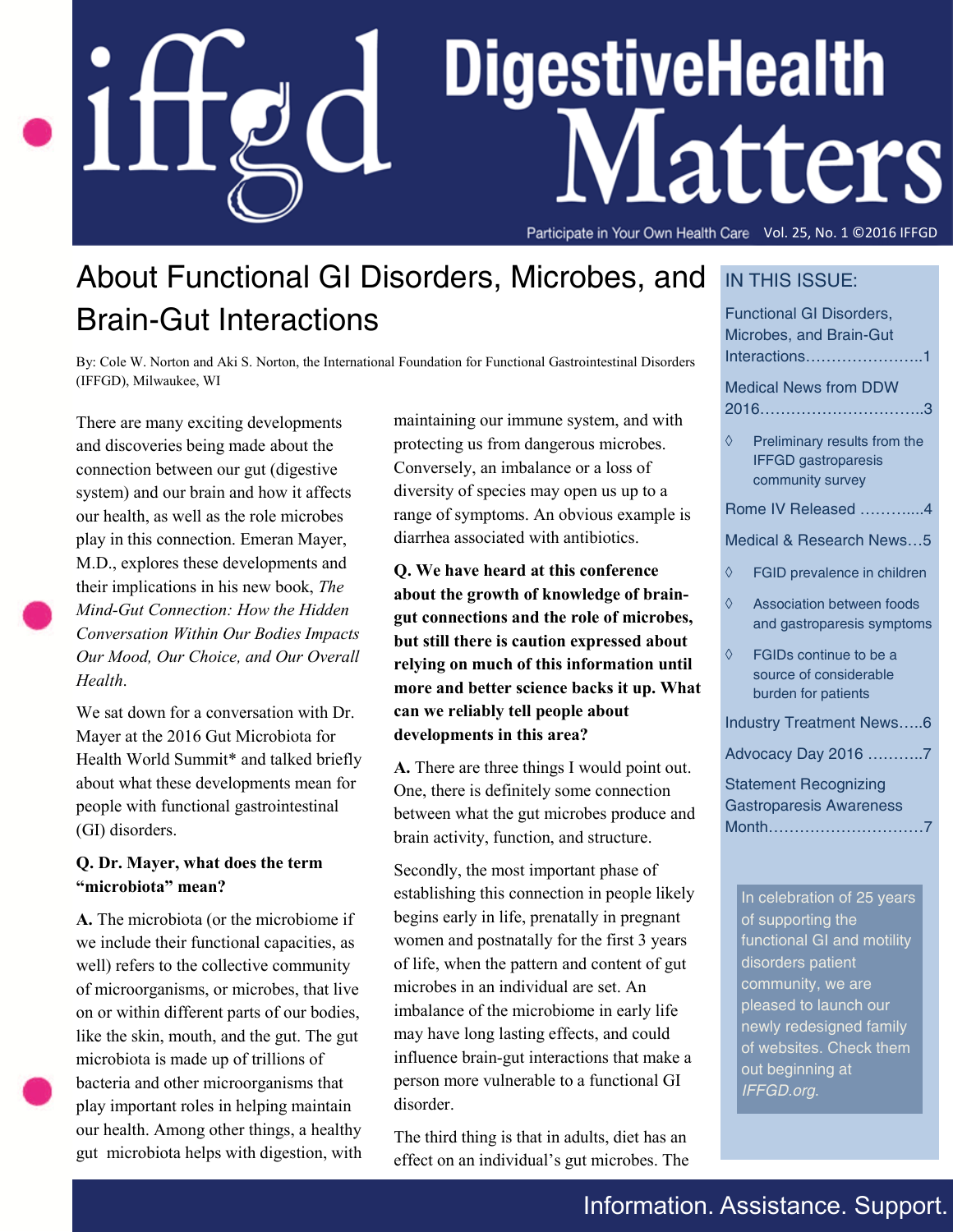## **Functional GI Disorders, Microbes, and Brain-Gut Interactions**

microbes produce different *metabolites* in response to what they are fed. These metabolites may have an effect on the nervous system both in the gut (the enteric nervous system) and in the brain. Diet becomes an important factor, not only for its direct effect on us, but also for what it does to the microbes, what they produce, and how these metabolites affect the nervous system.

**Microbial metabolites** are substances produced by our gut microbes by fermenting food components that the human intestine cannot process or absorb. It is estimated that there are hundreds of thousands of these metabolites produced in the gut, and that up to 40% of the metabolites measurable in our blood originate from the gut microbiota.

**Q. So then our diet can have either a positive or a negative effect on our gut microbiota. There was some concern expressed at this conference about the low FODMAP diet. Can you explain the concern? 2**

**A.** The low FODMAP diet reduces consumption of dietary fibers that support beneficial microbes in our gut. In the short term, a diet like this may alleviate symptoms for some individuals with irritable bowel syndrome (IBS), as the bacteria produce less gas as a product of digestion, but in the long term these diets are difficult to maintain, and they may even have

> *We can each take care with what, when, and how we eat to promote healthy diversity in our gut microbiome.*

negative effects on our gut microbiota and their diversity. This would be a particular concern if such diets are prescribed for pediatric patients. Moreover, it appears that a healthy balanced microbiota also can alleviate symptoms. Looking ahead for people with functional GI disorders, like IBS or dyspepsia, it will be important to find out what the optimal diet for individual patients should be. There is new evidence which suggests that the benefits to a particular diet depend on the individual gut microbial composition of the person. We need a better understanding of what a particular diet does to our gut microbes, to the metabolites, and how do these substances affect the nervous system in the gut and at the level of the brain.

#### **Q. How will we find that out?**

**A.** There are now studies going on with a technique called metabolomics, which is able to analyze stool, blood, and urine samples to identify the thousands of molecules that come from the bacteria. This approach will make it possible to study how the metabolomics profile of a person changes when he or she is put on a particular diet, and to determine if these changes are associated with an improvement in symptoms. I believe this is going to be a renaissance of serious science about food and nutrition for health, but we are jut beginning.

#### **Q. Is there any diet advice you can pass on to people now?**

**A.** In my book, I don't give any advice in terms of diets for weight loss, but focus on the published evidence regarding the benefits of diets for brain health. This advice

involves a diet with an optimal composition of complex carbohydrates, and protein and fats. I think the Mediterranean or similar diets probably comes closest with a high proportion of complex carbohydrates from plant based foods, minimal animal fat, a relatively small amount of protein mainly from fish and chicken, and little refined sugars. Interestingly, studies have shown there are also regional differences of the health benefits of this diet, suggesting that other lifestyle and social factors may play a role.

Stress or state of mind is a factor as well. So for example, we know that feeling anxious or angry or sad while eating affects various gut functions such as contractions and secretion. In addition, we know that stress can affect the behavior of gut microbiota directly. You will have a different set of microbes if you are acutely stressed or chronically affected by these emotions. It seems that a balanced mind and a reasonable diet go hand in hand, because if you always feel stressed, no matter what you eat, you will not have the same benefits.

#### **Q. How would you summarize what each of us can do now on our own to take steps aimed at optimizing our own health?**

**A.** It is important to know that functional GI disorders are not psychological diseases; but we also have to realize that the brain plays an important role. The brain communicates constantly with the microorganisms inside each of us. These microbes have a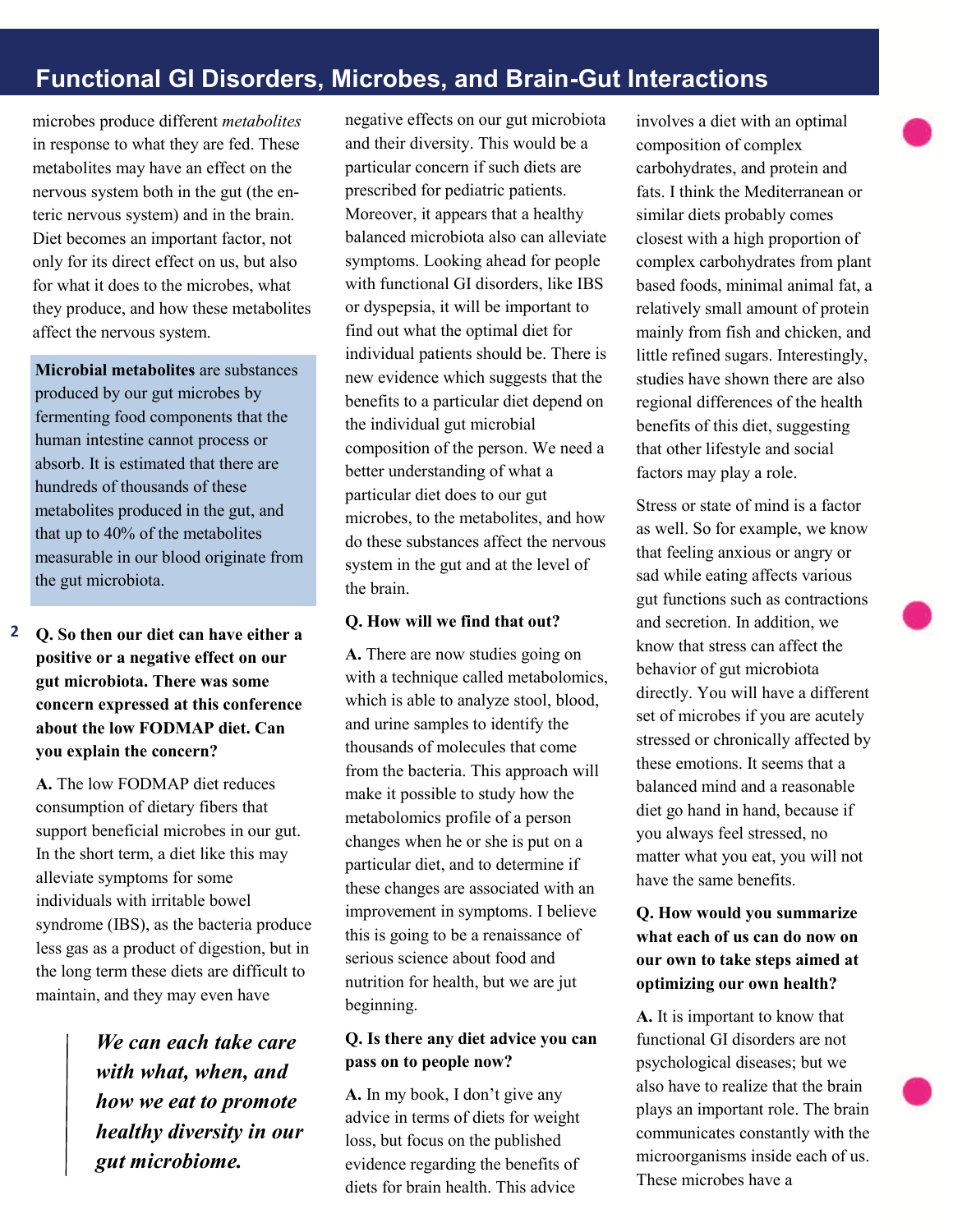cooperative relationship with us, not only playing a role in digestion, but also interacting and communicating with our own cells, with our gut and our brain. Gut microbes may provide a link to helping maintain a balance between the brain and the gut.

We can each take care with what, when, and how we eat to promote healthy diversity in our gut microbiome. We can seek to maintain a positive emotional state and as much as possible, relax and enjoy mealtimes. There are many simple forms of stress reduction that can be employed such as regular exercise, abdominal breathing, or progressive muscle relaxation.

The workings of the gut can be disturbed by altered states of mind or by extreme or unhealthy diets. Eating a reasonable diet, reducing stress, and working toward a balanced body and mind are steps we can all take to improve well-being.

\*The 2016 Gut Microbiota for Health World Summit, organized by the American Gastroenterological Association (AGA) and the European Society of Neurogastroenterology & Motility (ESNM), took place in Miami, FL from March 5–6, 2016.

Emeran Mayer, M.D. is Professor of Medicine and Executive Director of the G. Oppenheimer Center for Neurobiology of Stress and Resilience at UCLA in Los Angeles, CA. Dr. Mayer is a member of the Board of Directors of IFFGD. His book, *The Mind-Gut Connection: How the Hidden Conversation Within our Bodies Impacts our Mood, Our Choice, and Our Overall Health*, is available at *Amazon.com*.

# Medical News from DDW 2016

The following are a selection of research studies presented as abstracts at digestive disease week (DDW), an annual international conference for medical professionals.

The data and conclusions presented here should be considered preliminary until published in a peer-reviewed journal.

#### **Gastroparesis**

The online community-based survey, developed by IFFGD with the help of gastroenterologists, of 1,423 adult patients with gastroparesis aimed at understanding patients' experiences with gastroparesis reported the following:

- The average time from symptom onset to a positive diagnosis of gastroparesis was 6.8 years.
- Patients with gastroparesis have a decreased quality of life (as assessed with SF-36 quality of life measures, particularly the physical health component).
- When gastroparesis symptoms became severe, troubling symptoms included nausea (52%), stomach pain (46%), vomiting (30%), and bloating  $(25%)$ .
- Many patients expect their health to get worse over time as a result of their gastroparesis (47%).
- A majority of patients reported that they are not satisfied with the current treatment options available (64%) and many want specific treatments for gastroparesis (48%).

A large number of patients find out about treatments not only from their physician but also using the Internet, including social media.

Another study of the IFFGD survey data looked at determining what specific symptoms contribute to the impaired quality of life in community patients with gastroparesis. Focusing on nausea, vomiting, early fullness (satiety), and upper abdominal pain in patients with gastroparesis may improve quality of life.

A survey of 173 patients with gastroparesis concluded that poor quality of life is consistently present in the condition. Other factors in addition to symptoms of gastroparesis that contribute to poor quality of life included symptoms of irritable bowel syndrome (IBS) and gastroesophageal reflux disease (GERD); psychological factors of anxiety and depression; patient-related factors such as weight, smoking, and drinking; unknown cause; and sudden onset of symptoms.

#### **All Functional Digestive Disorders (FDDs)**

Looking at patient data from the Nationwide Inpatient Sample (NIS) in the US between 1993 and 2013, researchers found that hospitalizations for FDDs increased from 24,544 to 197,660 per year and that the average cost per discharge increased from \$6,445 to \$24,094 despite a relatively stable length of stay. Constipation and abdominal pain were the most common FDD discharge diagnoses. IBS was more common in females. Abdominal pain and IBS discharges were most frequent in the 18–44 year age group. Gastroparesis and dyspepsia were most common in the 45–64 year age group, while constipation discharges were most frequent in the 65–84 year age group.

*www.iffgd.org*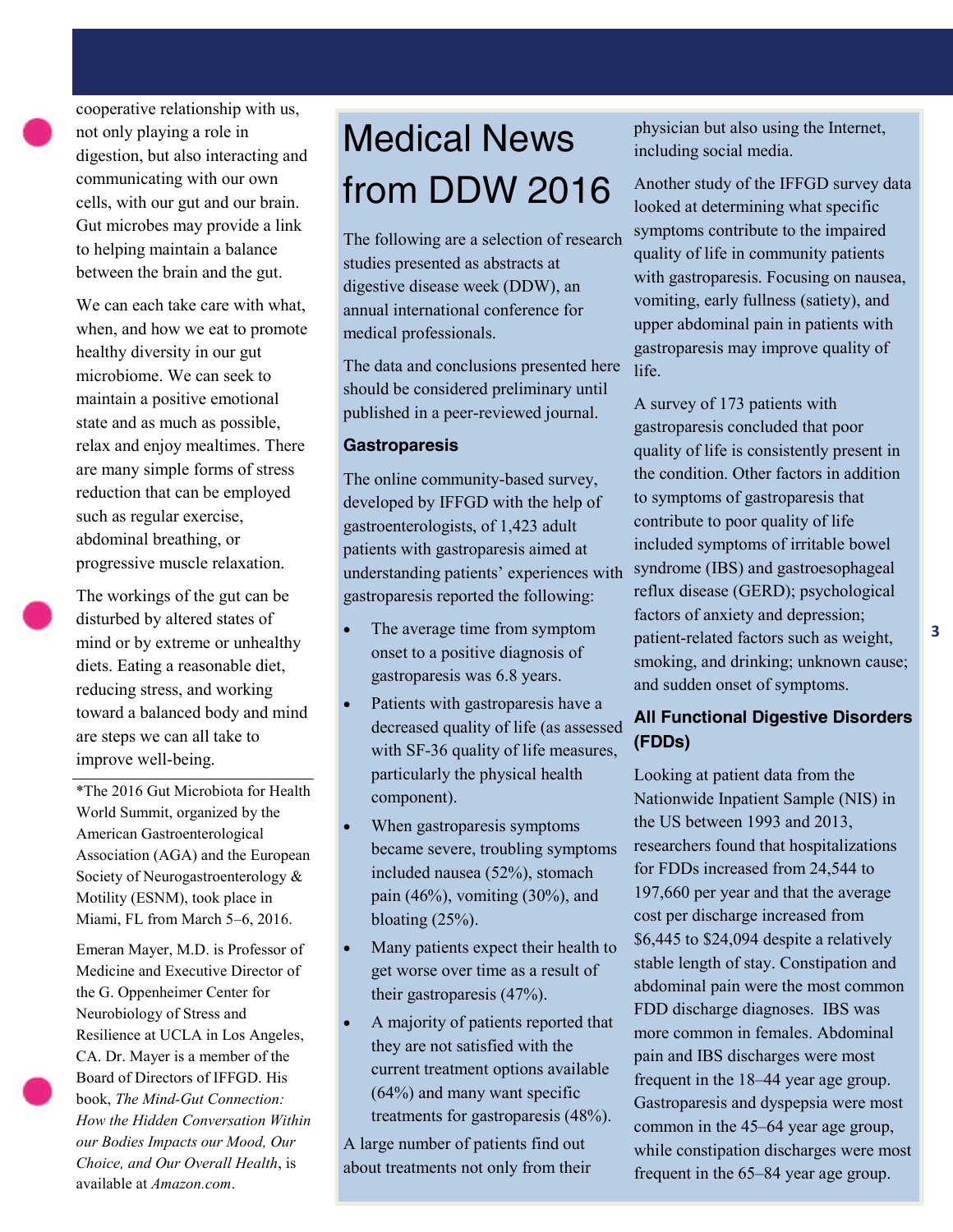#### **IBS**

A study of 530 IBS patients and 337 controls showed a higher number of chronic medical conditions among the immediate families of individuals with IBS. Illness burden in the family was also found to be associated with the IBS patients' own co-morbidities. Of the chronic conditions found among families, migraine, tension headache, back pain, and insomnia were the most frequent.

Overlap between IBS and functional dyspepsia was found to be frequently unrecognized in a study of 391 patients. Patients with unrecognized IBS and functional dyspepsia overlap were found to have more severe symptoms compared with either functional dyspepsia or IBS patients.

#### **IBS with Diarrhea (IBS-D) 4**

A study of 171 individuals with IBS-D found that those who followed a low FODMAP diet experienced improvements in abdominal symptoms compared to a control diet. The authors found benefits for bloating were identified within 2 weeks of initiation and concluded that their data suggest that a 2–4 week trial with the low FODMAP diet is sufficient to determine clinical response.

#### **IBS with Constipation (IBS-C)**

A large population-based online survey of 30,000 people in Japan found that abdominal bloating is the most common and bothersome symptom in patients with IBS-C. Overall, IBS-C patients experienced a high degree of anxiety in their daily lives and considered bowel habit to be an indicator of general health more than controls.

#### **Rome IV Released at DDW**

This May the Rome Foundation, a nonprofit professional organization, unveiled the fourth edition of their comprehensive diagnostic criteria for functional digestive conditions at Digestive Disease Week (DDW) in San Diego, California. The release of Rome IV – *Functional Gastrointestinal Disorders; Disorders of Gut-Brain Interaction* – comes almost 10 years after the publication of the third edition of the criteria.

The Rome Foundation has played a pivotal role in creating diagnostic criteria and contributing to the discovery and application of new knowledge in the field of functional gastrointestinal disorders (FGIDs). Rome IV is a collection of the knowledge accumulated since Rome III was published 10 years ago.

It expands upon previous editions in a number of ways, including:

- Updating the basic and clinical literature.
- Offering new information on gut microenvironment; gut-brain interactions; how genes affect a person's response to drugs (pharmacogenomics); and biopsychosocial, gender, and cross-cultural understandings of FGIDs.
- Reducing the use of imprecise and occasionally stigmatizing terms when possible.
- Using updated diagnostic algorithms.
- Incorporating information on the patient illness experience, and physiological subgroups or biomarkers that might lead to more targeted treatments.

Notably, Rome IV adopts a definition for FGIDs that is affirmative and reflective of current scientific knowledge:

> Functional GI disorders are disorders of gut-brain interaction. They are a group of disorders classified by GI symptoms related to any combination of the following:

- Motility disturbance,
- Visceral hypersensitivity,
- Altered mucosal and immune function,
- Altered gut microbiota, and
- Altered central nervous system processing.

Rome IV lists the 33 adult and 20 pediatric FGIDs, including descriptions of their respective anatomic domains, pathophysiology, diagnostic features, and treatment aspects.

Other diagnostic tools, including supplements for pediatric and primary care practitioners, accompanied the release of Rome IV. Together, these tools will help healthcare professionals in all clinical settings better identify and treat FGIDs and ultimately, improve the lives of people living with these conditions.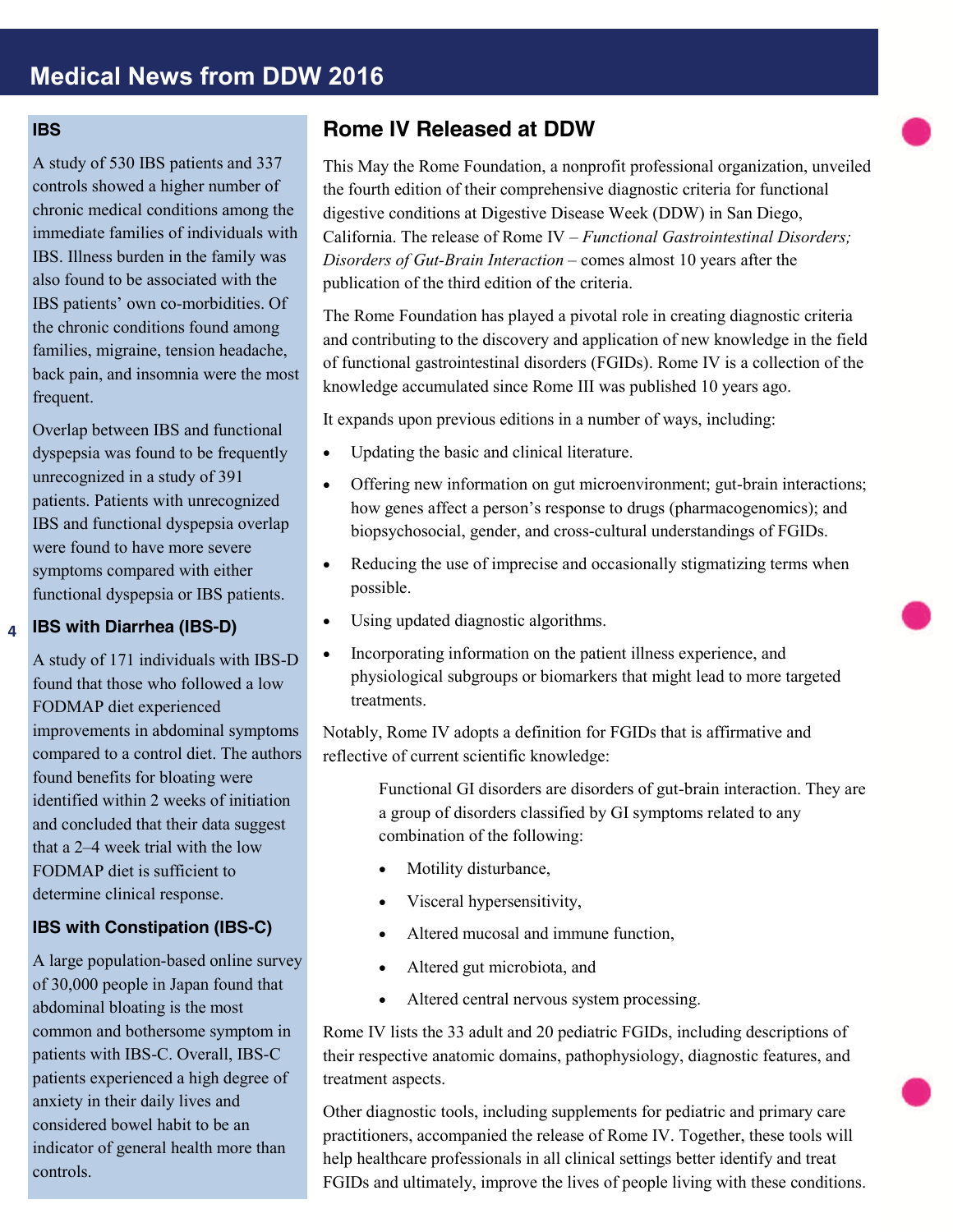

# Medical & Research News

#### **High Prevalence of Functional GI Disorder Diagnoses in Pediatric Outpatient Clinic**

Over half (52%) of 976 pediatric patients admitted to an outpatient gastroenterology clinic were positively diagnosed with one or more functional gastrointestinal (GI) disorders using Rome III criteria. In patients younger than 4 years, functional constipation (29%), infant regurgitation (13%), and cyclic vomiting syndrome (CVS: 10%) were the most prevalent. In patients ages 4 to 18 years, the most common diagnoses were irritable bowel syndrome (IBS: 36%), abdominal migraine (19%), functional constipation (17%), and CVS (8%).

Source: Rouster AS, et al. *J Pediatr Gastroenterol Nutr*. October 2015.

#### **IBS Associated with Vitamin D Deficiency**

The authors of a randomized, double-blind pilot study of 51 individuals with IBS found to have low levels of vitamin D suggest that the impact of IBS on quality of life may be heightened by vitamin D deficiency, which is commonly associated with low quality of life. They suggest that individuals with IBS might benefit from screening and possible supplementation.

Source: Tazzyman S, et al. *BMJ Open Gastroenterol*. November

#### **National Survey Finds GI Disorders Continue to be Source of Substantial Burden and Cost**

A national survey in the US of data on symptoms and diagnoses, hospitalizations, emergency department visits, and mortality of GI, liver, and pancreatic diseases from the years 2007 through 2012 found that these conditions remain a source of considerable burden and health care cost. Notable findings include:

- Nearly 1 million discharge diagnoses of functional GI and motility disorders were made (mostly for constipation) from emergency departments.
- The most common GI symptoms prompting ambulatory visits were abdominal pain (more than 27 million), bleeding (more than 3.6 million), constipation (more than 3 million), and anorectal symptoms (more than 2.5 million).
- The most common GI diagnoses in the ambulatory setting included abdominal pain (more than 16.6 million), GERD and reflux esophagitis (more than 7 million), and constipation (more than 3.7 million).
- Hospitalizations for *C. difficile*  infection increased by 151% since 2003 with a total cost of more than \$1.1 billion.

Source: Peery AF, et al. *Gastroenterology*. December 2015.

#### **Patient Experiences of Foods on Gastroparesis Symptoms**

A study surveyed 45 individuals with gastroparesis (39 with idiopathic gastroparesis) to identify and characterize foods that may worsen symptoms as well as foods that may help alleviate symptoms. Foods found to *provoke* symptoms tended to be fatty, acidic, spicy, and roughagebased. *Tolerable foods* (not symptom provoking) were generally bland, sweet, salty, and starchy, such as ginger ale, gluten-free foods, potatoes, pretzels, white fish, clear soup, salmon, white rice, popsicles, and applesauce. Saltine crackers, Jello, and graham crackers were reported to moderately improve symptoms.

**5**

Source: Wytiaz V, et al. *Dig Dis Sci*. April 2015.

#### **August is Gastroparesis Awareness Month**

IFFGD works to focus attention on important health messages about gastroparesis diagnosis, treatment, and quality of life issues. The goals include improving understanding of gastroparesis to help patients and families manage the condition, and encouraging preventive strategies.

If you experience symptoms of gastroparesis talk to your doctor. Find out more on our website at *aboutGastroparesis.org.*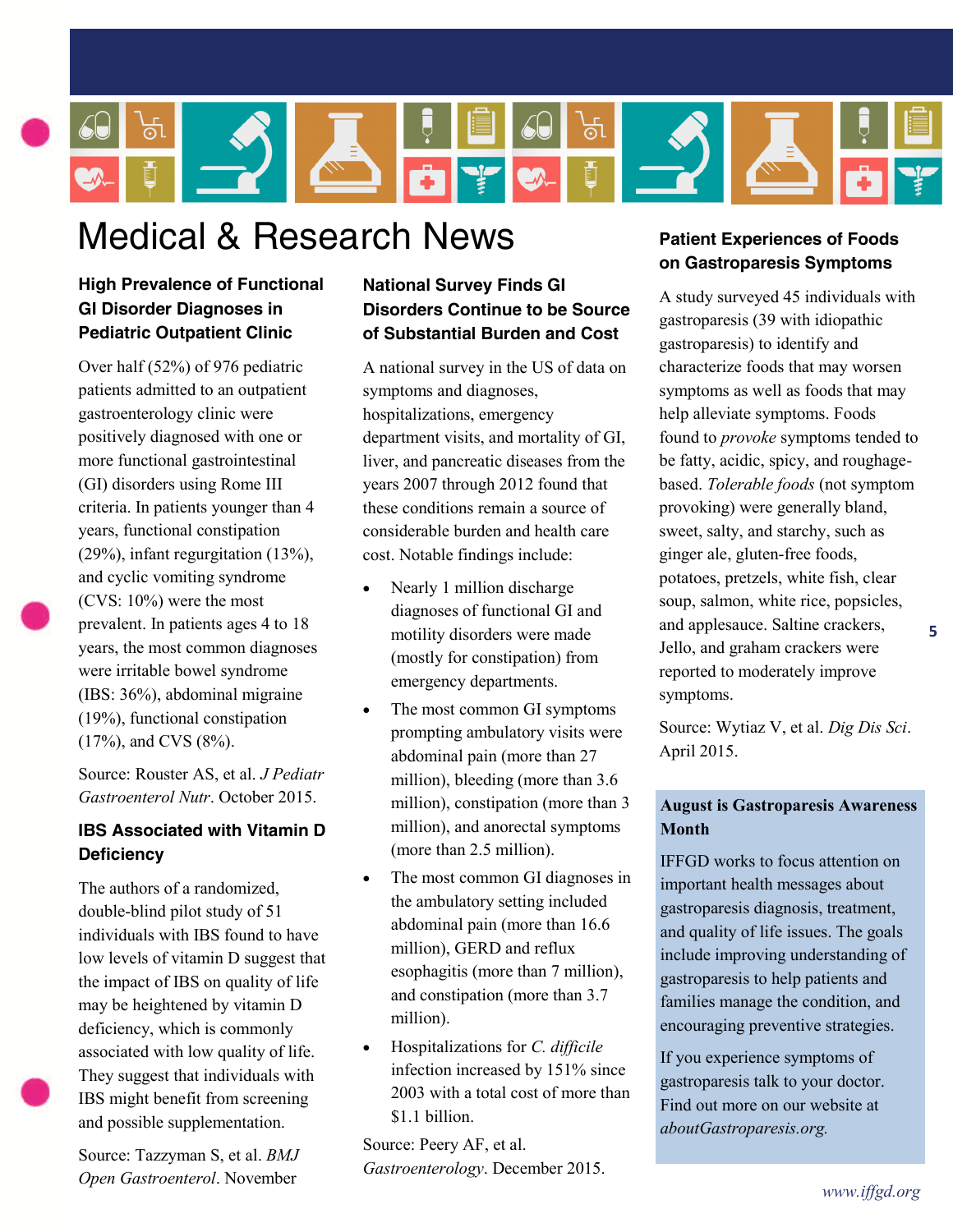## **Industry Treatment News**

### IFFGD Industry Council

ormed in 1998, the IFFGD Industry Council facilitates communication with the Council participants – helping us make the needs of people with functional GI and motility disorders known to the companies with the means and interest to develop treatment products and services. While we do not endorse any specific product or company, we thank the IFFGD Industry Council participants for helping support the mission of IFFGD. F

- QOL Medical, LLC
- Shire
- Ironwood Pharmaceuticals, Inc.
- Allergan

**6**

#### **Congenital Sucrase-Isomaltase**

**Deficiency (CSID) –** CSID is a genetic disorder that affects a person's ability to digest certain sugars. Symptoms usually begin in childhood and typically include stomach cramps, bloating, excess gas production, and diarrhea. Recent studies suggest that CSID may be more common than currently estimated. Newer genetic tests and more accurate noninvasive breath tests may lead to more accurate prevalence studies and diagnosis of less typical cases. Learn more at *IFFGD.org/other-disorders/ congenital-sucrose-isomaltase-deficiencycsid*

**Linaclotide for IBS-C or Chronic Idiopathic Constipation –** Linaclotide (Linzess/Constella) is a prescription drug to relieve symptoms in people who have irritable bowel syndrome with constipation (IBS-C), or chronic idiopathic constipation. In studies, patients taking linaclotide experienced improvement in multiple symptoms including pain or discomfort, bloating, and bowel function. Learn more at *IFFGD.org/news/industrytreatment-news/linaclotide-linzess*

#### **Participants Sought for Linaclotide Study for IBS-C in Children –**

Participants sought for a multicenter, randomized, double-blind, placebocontrolled safety and efficacy study of a range of linaclotide doses administered orally to children, ages 7 to 17 years, with IBS-C. The purpose of this study is to evaluate the safety and efficacy of linaclotide for the treatment of **IBS-C in children ages 7–17 years.** For more information on this Phase II study, visit *www.marco-polostudies.com* or phone 888-609-3456.

**Participants Sought for Linaclotide Study for Functional Constipation in Children –** Participants sought for a multicenter, randomized, double-blind, placebo-controlled, parallel-group, safety and efficacy study of a range of linaclotide doses administered orally to children, ages 6 to 17 years, who fulfill modified Rome III Criteria for child/ adolescent functional constipation. The purpose of this study is to evaluate the safety and efficacy of linaclotide for the treatment of **functional constipation in children ages 6–17 years.** For more information on this Phase II study, visit *www.marco-polostudies.com* or phone 888-609-3456.

**Eluxadoline for IBS-D –** Eluxadoline (Viberzi) is a drug FDA approved in 2015 for treatment in adult men and women of diarrhea and abdominal pain associated with diarrhea predominant irritable bowel syndrome (IBS-D). It works by decreasing bowel activity. Learn more at *IFFGD.org/news/ industry-treatment-news/eluxadoline*

**Teduglutide for Short Bowel Syndrome (SBS) –** Teduglutide (Gattex®/Revestive®) is a drug for the treatment of SBS, a rare condition related to poor absorption of nutrients. It typically occurs in people who have had half or more of their small intestine removed who may then need to use

parenteral nutrition (PN) and intravenous (IV) fluids, the slow infusion of a solution of nutrients and fluids into a vein. Gattex works by regenerating cells in the intestinal lining, slowing down transit through the gut and increasing blood flow, and allowing for increased nutrient absorption. In studies, the drug was associated with achieving and maintaining clinically meaningful reductions in PN and IV fluid volume in adult subjects with SBS. Learn more at *IFFGD.org/news/industrytreatment-news/Gattex*

**Participants Sought for Study of Teduglutide for Treatment of Pediatric SBS –** Participants sought for a SBS research study for children up to 17 years of age on PN. The aim of the study is to increase absorption of nutrients which may result in decreased PN support. For more information on this Phase III study email

*clinicaltransparency@shire.com*, and refer to its ClinicalTrials.gov identifier: NCT02682381.

**Participants Sought for Long-Term Study of SBS –** Participants of any age are being sought for a longterm research study of patients with SBS. For more information email to *clinicaltransparency@shire.com*, and refer to its ClinicalTrials.gov identifier: NCT01990040.

**Study of Oral Budesonide for Treatment of EoE –** Eosinophilic Esophagitis (EoE) is a chronic immune system disease. It can cause inflammation and lead to difficulty swallowing (dysphagia). Participants are sought for a study in adolescents and adults with EoE to measure the histologic response and determine if any reduction in dysphagia is achieved. Learn more at *IFFGD.org/ news/industry-treatment-news/ eosinophilic-esophagitis-study*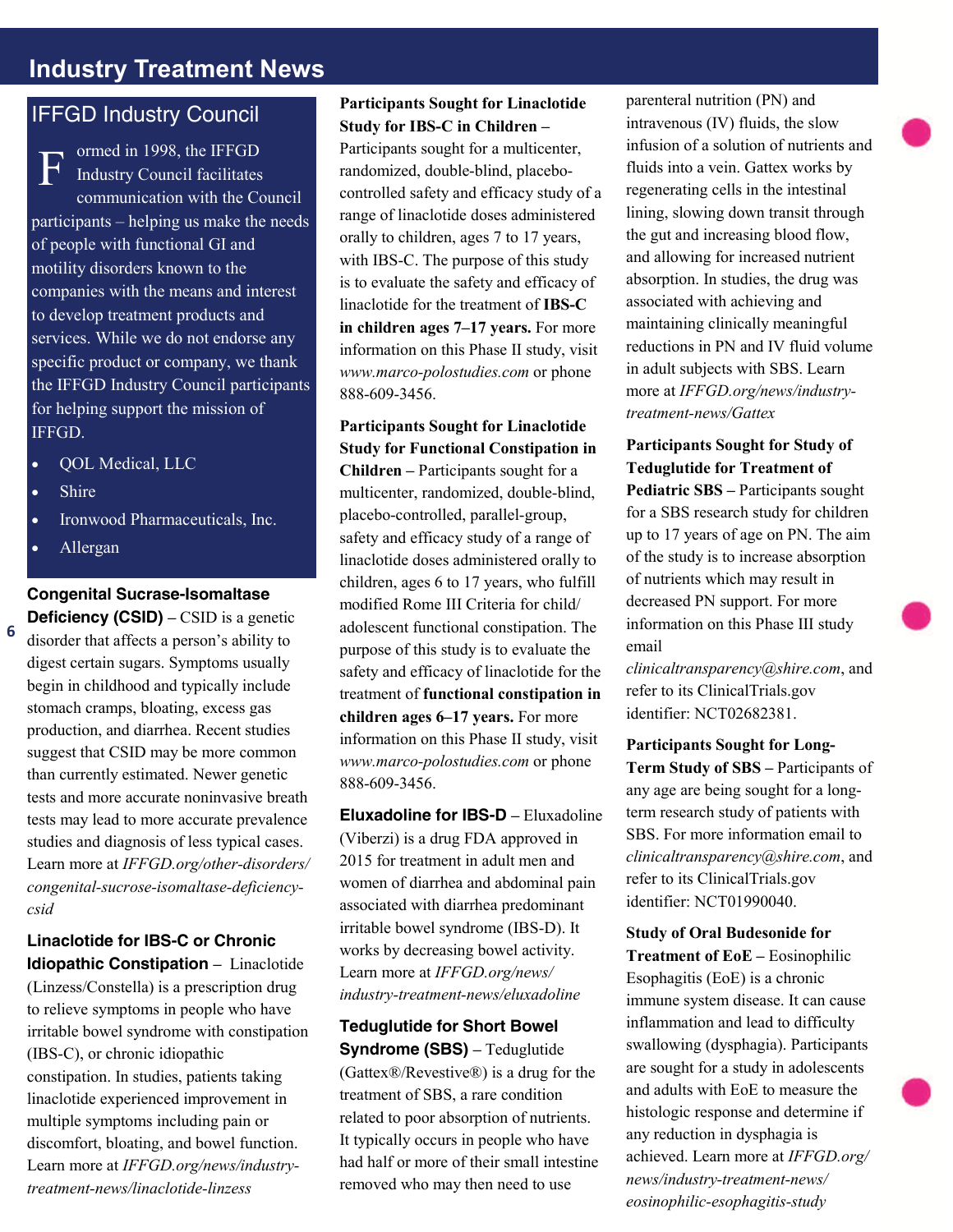## **Advocacy in Action**

#### Virtual Advocacy Day 2016

On June 23rd, patients, family members and friends, health care providers, researchers, and members of the public across the U.S. reached out to their House Members of Congress through email, phone, and social media on behalf of *The Functional Gastrointestinal and Motility Disorders Research Enhancement Act of 2015* (H.R. 2311). On this day thousands of Americans shared their unique personal story of how they have been impacted by a functional gastrointestinal (GI) or motility disorder and the daily challenges that come with living with a functional digestive condition.

After hearing from their constituents, H.R 2311 received 5 new cosponsors:

- David Joyce (OH-14)
- Sean Duffy (WI-7)
- Eliot Engel (NY-16)
- Mark Pocan (WI-2)
- Ron Kind (WI-3)

Thank you to everyone who has taken action for this critical piece of legislation! There are thousands of bills for Congress to consider every session, but only a few become law. Continued contact with your House Members of Congress is essential to help move H.R. 2311 forward through the legislative process.

We are thankful to all of our supporters for making sure that the voices of the digestive health community were heard.

Want to join the conversation on Twitter? Follow IFFGD at @IFFGD and @WeAreDHA and tweet with #HR2311.

## Statement for the Record Recognizing Gastroparesis Awareness Month

On July 12, 2016 Senator Tammy Baldwin (WI) introduced a statement for the record on behalf of the millions of Americans affected by gastroparesis recognizing August as Gastroparesis Awareness Month. Below are her remarks.

#### **Statement for the Record**

#### **Senator Tammy Baldwin**

#### **July 12, 2016**

Mr. President, I would like to bring attention to the estimated 5 million Americans suffering from gastroparesis in observance of National Gastroparesis Awareness Month in August.

Gastroparesis is a chronic medical condition in which the stomach cannot empty properly in the absence of any observable blockage. The condition can affect people of all ages, but it is four times more likely to affect women than men. The symptoms of gastroparesis, which include nausea, vomiting, and inability to finish a normal sized meal, can be debilitating and sometimes life threatening. The condition can lead to malnutrition, severe dehydration, and difficulty managing blood glucose levels.

While there is no cure for gastroparesis, some treatments, such as dietary measures, medications, procedures to maintain nutrition, and surgery, can help reduce symptoms. Unfortunately, gastroparesis is a poorly understood condition and so patients often suffer from delayed diagnosis, treatment and management for this disorder. As such, further research and education are needed to improve quality of life for this patient population.

I want to recognize the important efforts of the International Foundation for Functional Gastrointestinal Disorders (IFFGD), an international organization based in my home state of Wisconsin, as well as other patient organizations, in providing education and support to help those affected by gastroparesis.

I urge my fellow colleagues to join me in recognizing August as National Gastroparesis Awareness Month in an effort to improve our understanding and awareness of this condition, as well as support increased research for effective treatments for gastroparesis. Furthermore, I encourage the Department of Health and Human Services to recognize and include Gastroparesis Awareness Month in their list of National Health Observances.

Thank you.

**7**